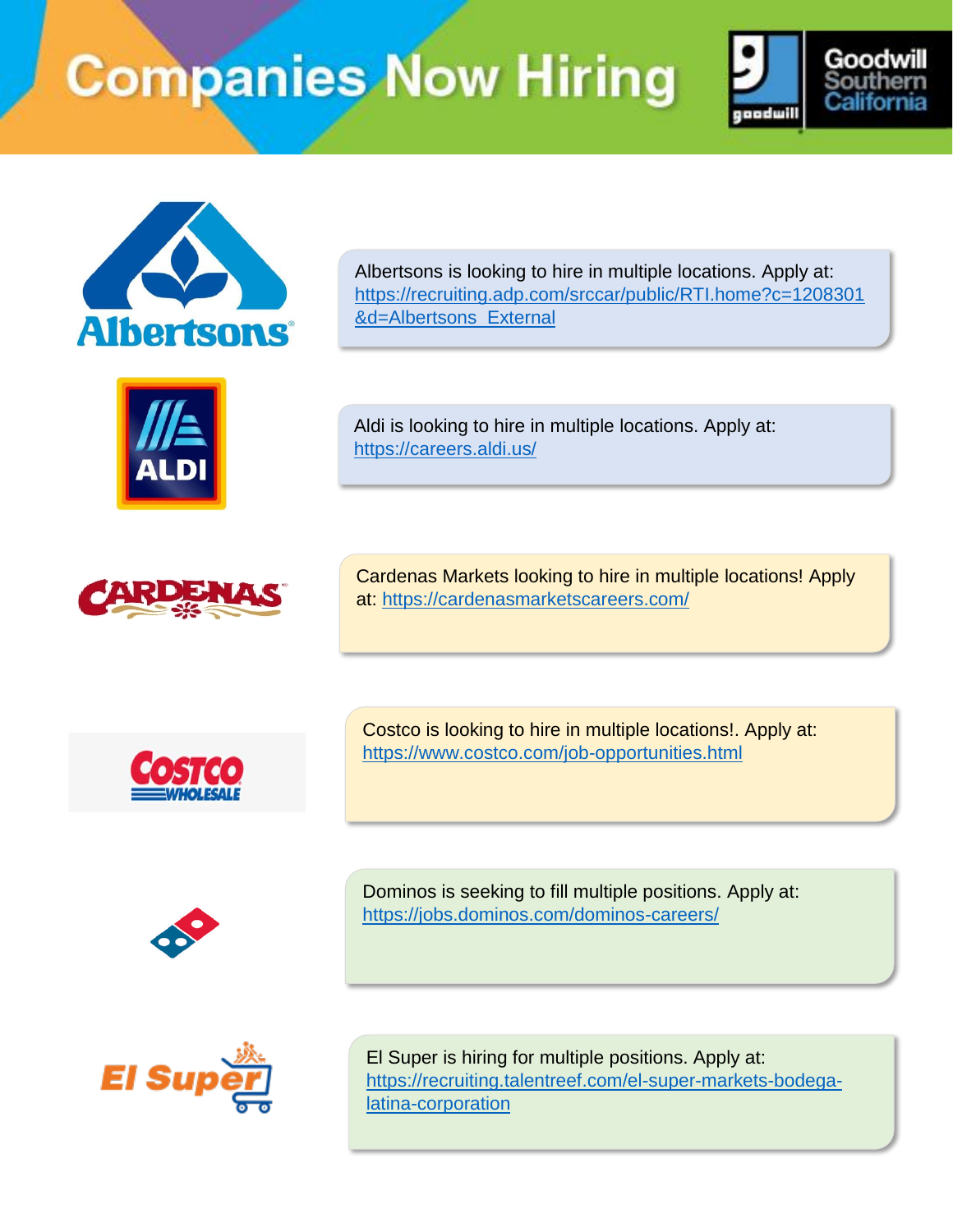



Food 4 less is looking to hire in multiple locations. Apply at: <https://jobs.kroger.com/food-4-less/go/Food-4-Less/571100/>



Pizza Hut is looking to hire in multiple locations. Apply at: [https://jobs.pizzahut.com/?gclid=Cj0KCQjwpfHzBRCiARIsAH](https://jobs.pizzahut.com/?gclid=Cj0KCQjwpfHzBRCiARIsAHHzyZp_aD9kVa7GXlRAiKOaWdR9d7a1BoWdVxzO2Mf5I06VqGM_uzXWuJQaAi_TEALw_wcB) [HzyZp\\_aD9kVa7GXlRAiKOaWdR9d7a1BoWdVxzO2Mf5I06V](https://jobs.pizzahut.com/?gclid=Cj0KCQjwpfHzBRCiARIsAHHzyZp_aD9kVa7GXlRAiKOaWdR9d7a1BoWdVxzO2Mf5I06VqGM_uzXWuJQaAi_TEALw_wcB) [qGM\\_uzXWuJQaAi\\_TEALw\\_wcB](https://jobs.pizzahut.com/?gclid=Cj0KCQjwpfHzBRCiARIsAHHzyZp_aD9kVa7GXlRAiKOaWdR9d7a1BoWdVxzO2Mf5I06VqGM_uzXWuJQaAi_TEALw_wcB)



Ralph's is looking to hire in multiple locations. Apply at: <https://jobs.kroger.com/ralphs/go/Ralphs/571600/>



Sam's Club is looking to hire in multiple locations. Apply at:: <https://careers.walmart.com/stores-clubs/sams-club-jobs>

Smart&Final.

Smart & Final is seeking to fill multiple positions. Apply at: <https://www.smartandfinal.com/careers>



Stater Bros is seeking to fill multiple positions. Apply at: <https://www.staterbros.com/retail-careers/>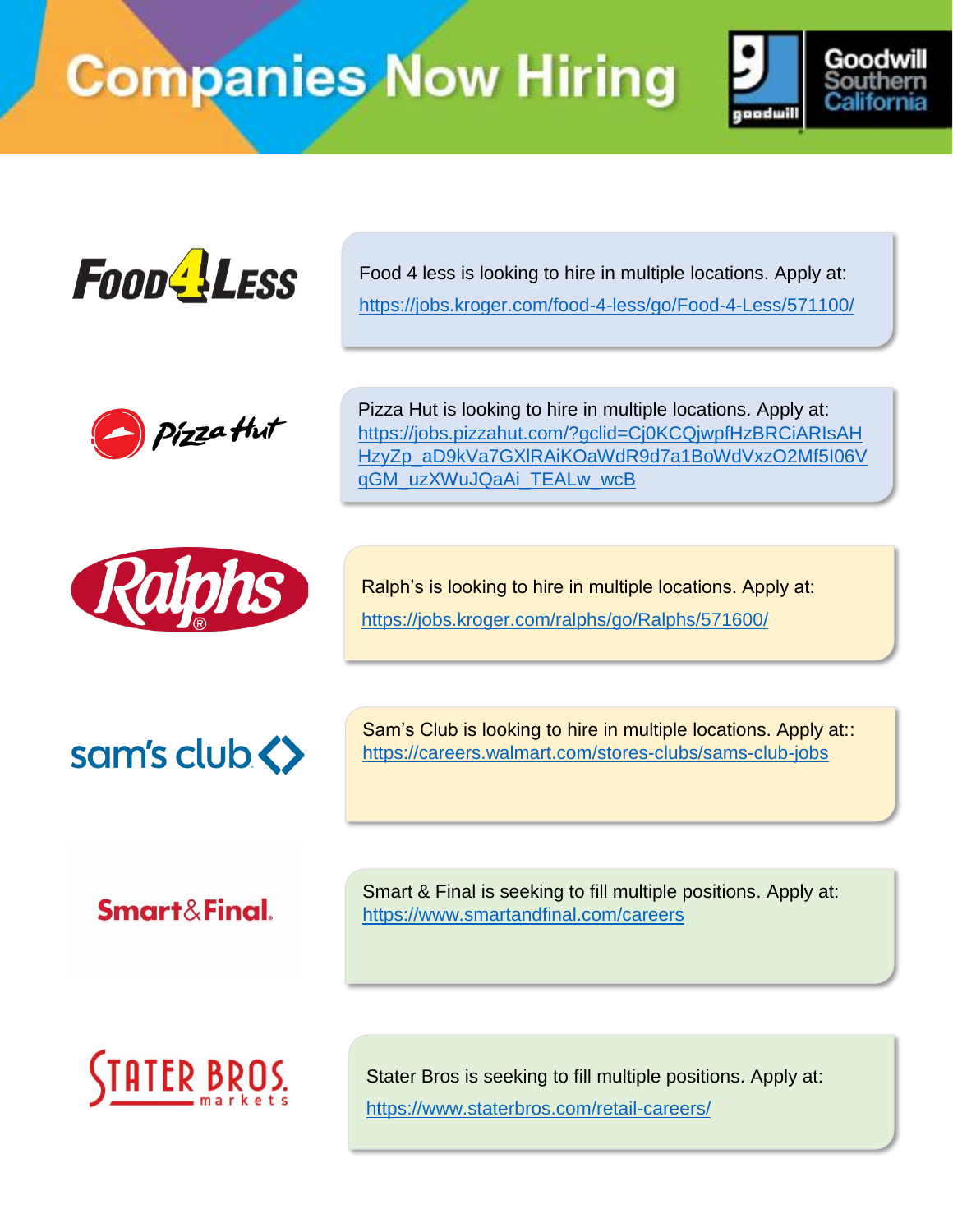







Target is hiring for multiple positions. Apply at: <https://corporate.target.com/careers/store-distribution>

Trader Joe's is hiring for multiple positions. Apply at: <https://traderjoes.avature.net/careers>

Walmart is looking to hire in multiple locations. Apply at: <https://careers.walmart.com/>



Big Lots is in need of staff. Apply at: <https://careers.biglots.com/search/searchjobs>



7 Eleven is seeking to fill multiple positions. Apply at: [https://careers-7-eleven.icims.com/jobs/intro?hashed=-](https://careers-7-eleven.icims.com/jobs/intro?hashed=-435773306&mobile=false&width=970&height=500&bga=true&needsRedirect=false&jan1offset=-480&jun1offset=-420) [435773306&mobile=false&width=970&height=500&bga=true&](https://careers-7-eleven.icims.com/jobs/intro?hashed=-435773306&mobile=false&width=970&height=500&bga=true&needsRedirect=false&jan1offset=-480&jun1offset=-420) [needsRedirect=false&jan1offset=-480&jun1offset=-420](https://careers-7-eleven.icims.com/jobs/intro?hashed=-435773306&mobile=false&width=970&height=500&bga=true&needsRedirect=false&jan1offset=-480&jun1offset=-420)



99 Cent Only Stores is hiring for multiple positions. Apply at: <https://jobs.99only.com/>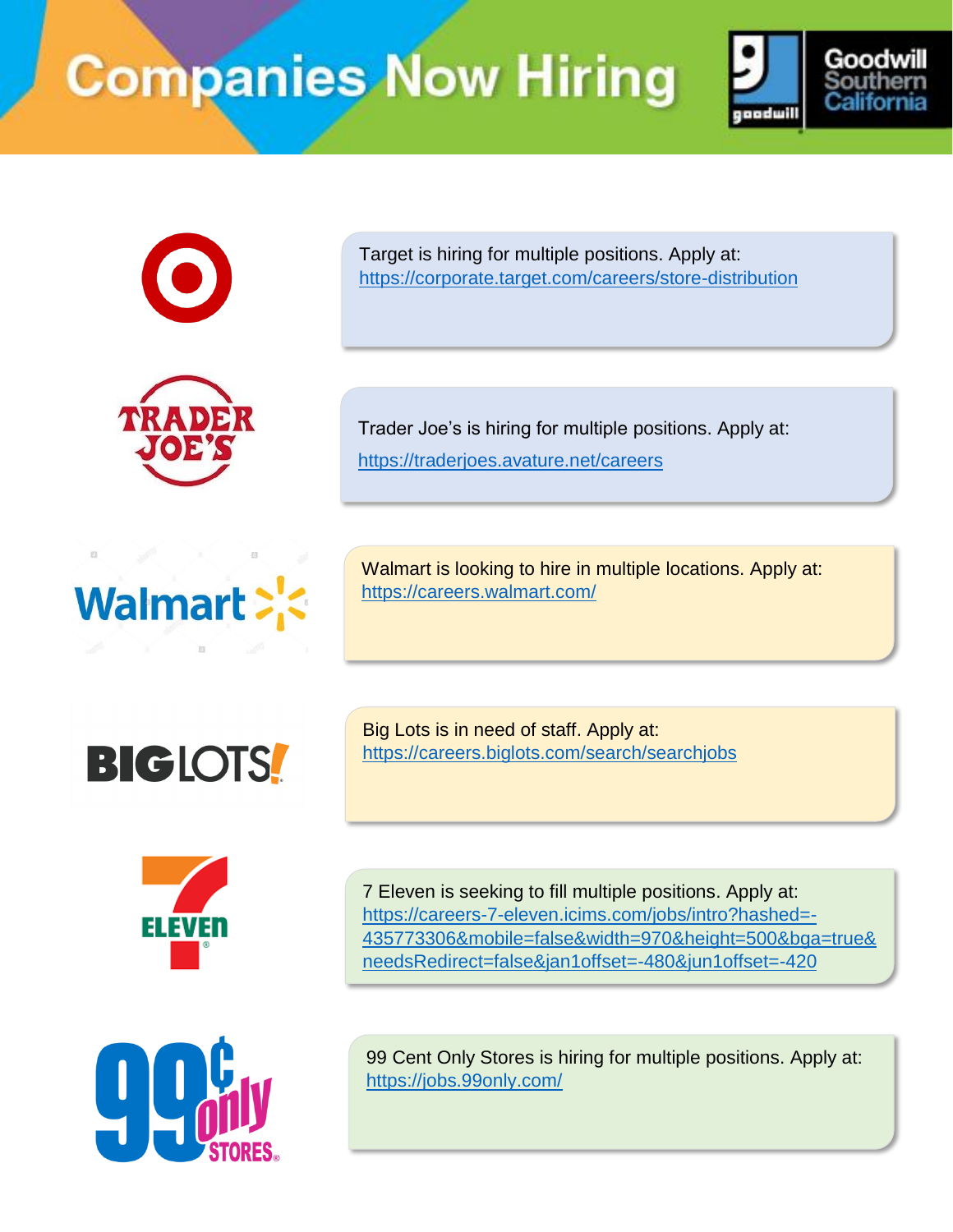



99 Ranch Market is looking to hire in multiple locations. Apply at:<https://www.99ranch.com/careers>



Circle K is looking to hire in multiple locations. Apply at: [https://workwithus.circlek.com/en-](https://workwithus.circlek.com/en-US/search?keywords=&location=San%20Bernardino,CA,USA&placeid=ChIJ87j94n1Tw4ARjcKHjHjGZyg)[US/search?keywords=&location=San%20Bernardino,CA,USA](https://workwithus.circlek.com/en-US/search?keywords=&location=San%20Bernardino,CA,USA&placeid=ChIJ87j94n1Tw4ARjcKHjHjGZyg) [&placeid=ChIJ87j94n1Tw4ARjcKHjHjGZyg](https://workwithus.circlek.com/en-US/search?keywords=&location=San%20Bernardino,CA,USA&placeid=ChIJ87j94n1Tw4ARjcKHjHjGZyg)



CVS is looking to hire in multiple locations! Apply at: [https://jobs.cvshealth.com/Accelerated-](https://jobs.cvshealth.com/Accelerated-Hiring?prefilters=none&CloudSearchLocation=none&CloudSearchValue=none)[Hiring?prefilters=none&CloudSearchLocation=none&CloudSe](https://jobs.cvshealth.com/Accelerated-Hiring?prefilters=none&CloudSearchLocation=none&CloudSearchValue=none) [archValue=none](https://jobs.cvshealth.com/Accelerated-Hiring?prefilters=none&CloudSearchLocation=none&CloudSearchValue=none)



Dollar Tree is in need of staff. Apply at: <https://www.dollartree.com/careers-stores/>





Lowe's is seeking to fill multiple positions. Apply at: <https://jobs.lowes.com/>

Rite Aid is hiring for multiple positions. Apply at: <https://careers.info.riteaid.com/>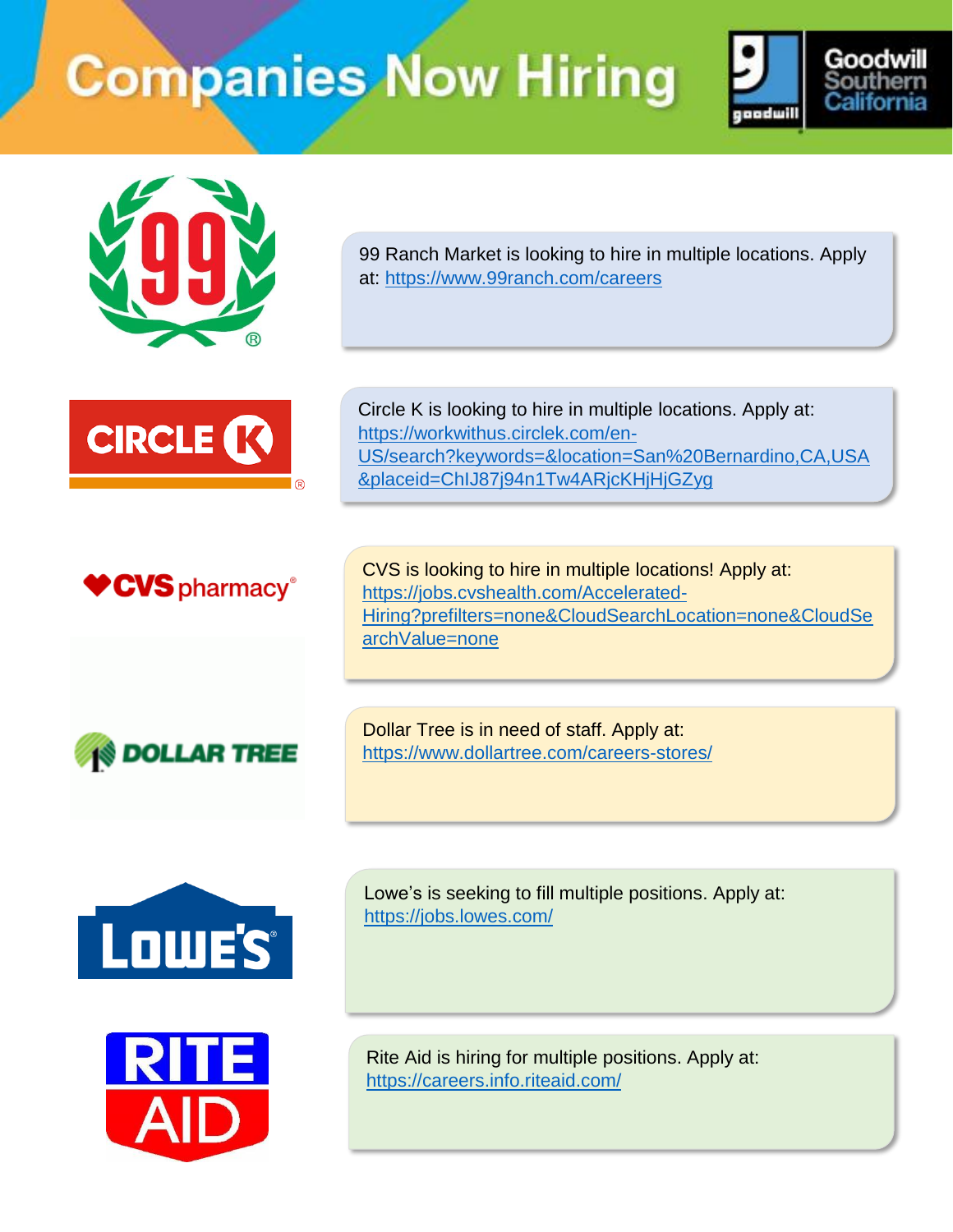



The Home Depot is looking to hire in multiple locations. Apply at: <https://careers.homedepot.com/career-areas/retail-careers/>





Walgreens is looking to hire in multiple locations. Apply at: <https://jobs.walgreens.com/>

Amazon is in need of staff. Apply at: [http://www.amazondelivers.jobs/warehouse-jobs/inland](http://www.amazondelivers.jobs/warehouse-jobs/inland-empire-jobs#jobs)[empire-jobs#jobs](http://www.amazondelivers.jobs/warehouse-jobs/inland-empire-jobs#jobs)

**Durlington** 

Burlington Distribution Center is in need of staff. Apply at: <https://burlingtonstores.jobs/>



Capstone Logistics is seeking to fill multiple positions. Apply at: [https://www.capstone.jobs/en-](https://www.capstone.jobs/en-US/search?facetcountry=us&facetcitystate=moreno%20valley,ca)[US/search?facetcountry=us&facetcitystate=moreno%20valley](https://www.capstone.jobs/en-US/search?facetcountry=us&facetcitystate=moreno%20valley,ca) [,ca](https://www.capstone.jobs/en-US/search?facetcountry=us&facetcitystate=moreno%20valley,ca)



FedEx is hiring for multiple positions. Apply at: <https://careers.fedex.com/fedex>